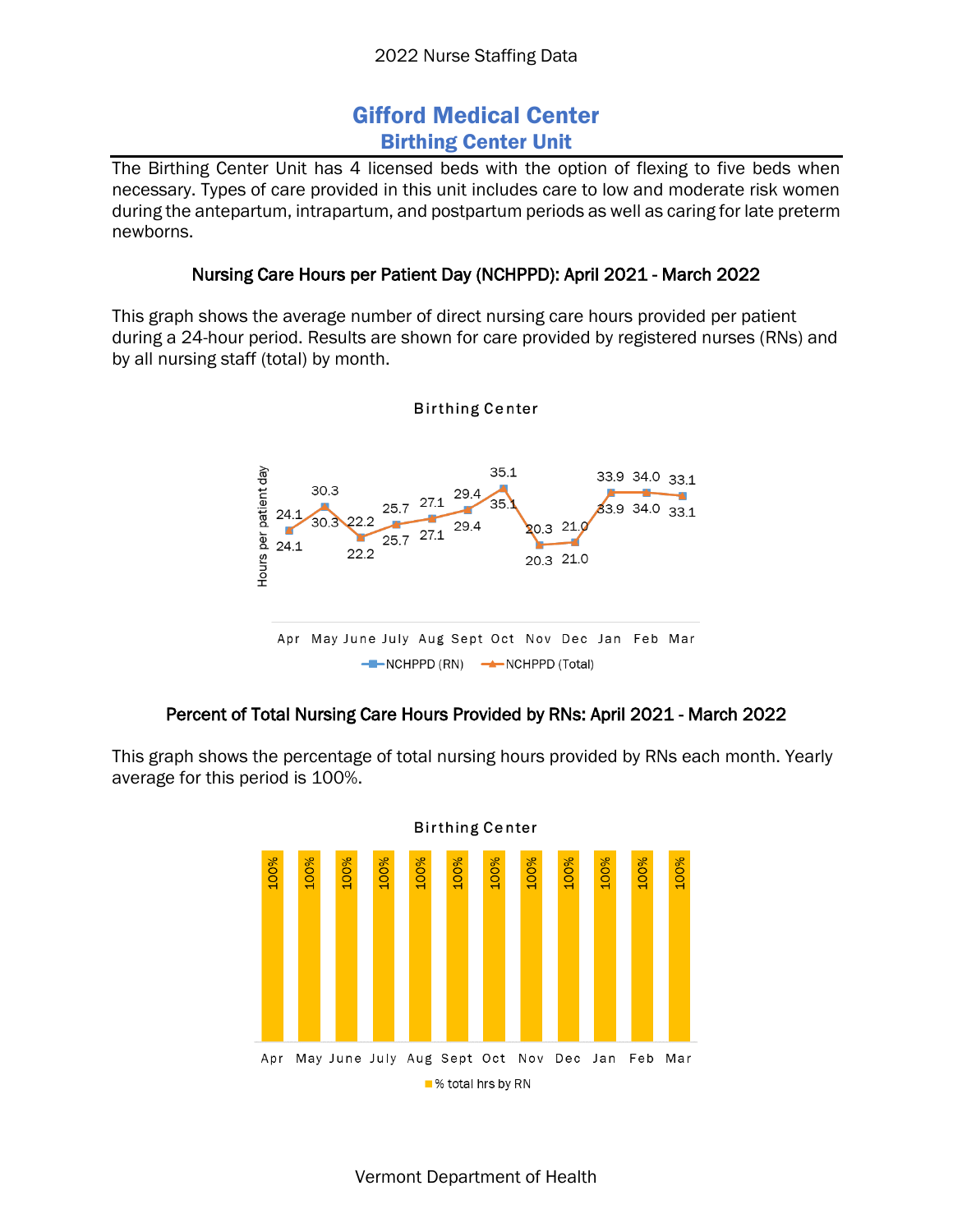### 2022 Nurse Staffing Data

### Yearly Average of RN and Total Nursing Care Hours per Patient Day, Percent of Total Nursing Care Hours Provided by RNs, 2017 - 2022.

The graph below shows trend over time on the average RN and total nursing care hours per patient days, and average percentage of nursing care that was provided by RN.



### \*April 2019 - March 2020 data is not available due to the pandemic.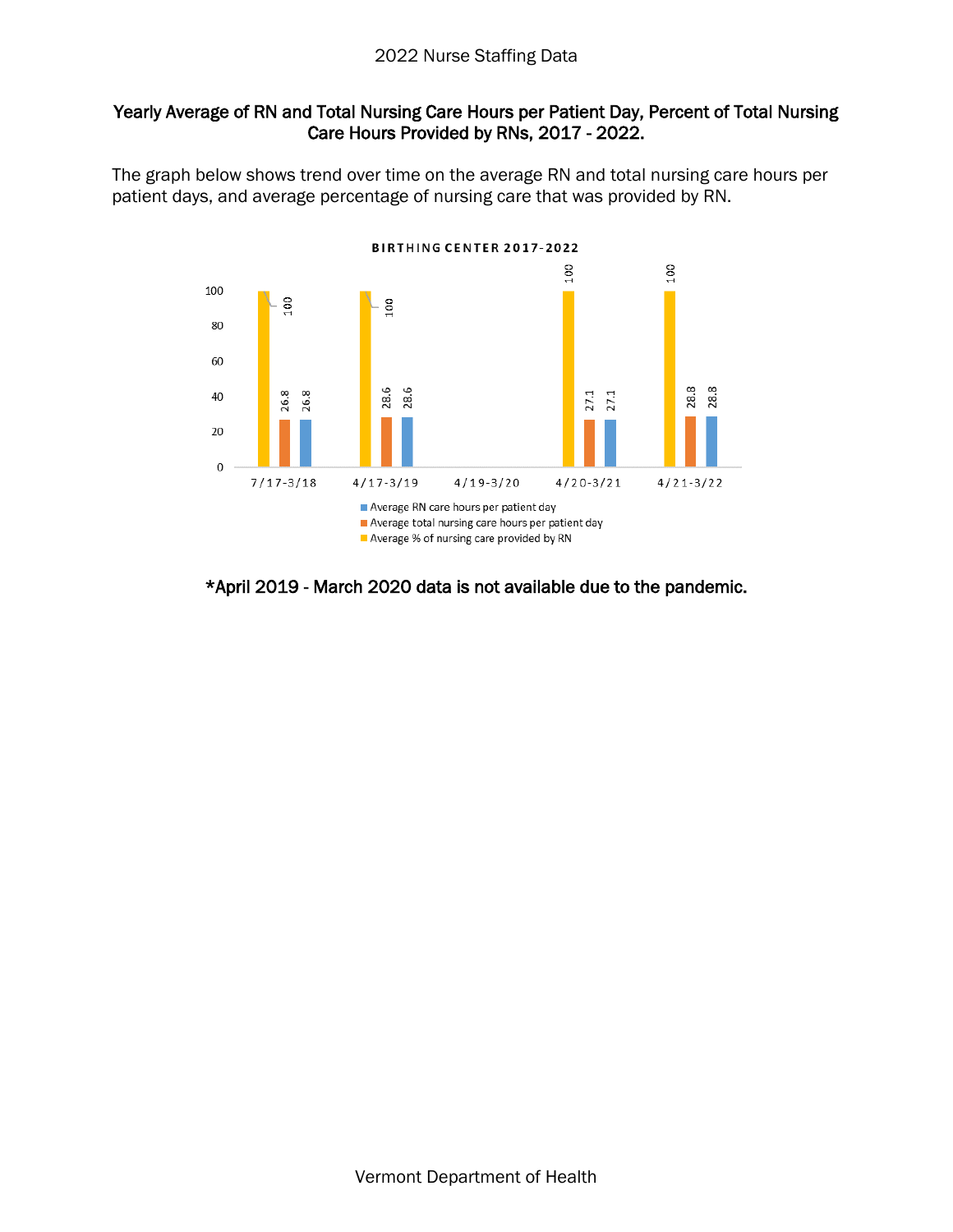# Gifford Medical Center Medical/Surgical Unit

The Medical/Surgical Unit has 25 licensed beds and cares for patients of all ages. Types of services provided in this setting include care of people with general medical and surgical problems, heart monitoring, end-of-life care, and rehabilitative care. Short-term care for people who cannot manage independently in their homes (Swing Bed Patients) is also provided.

## Nursing Care Hours per Patient Day (NCHPPD): April 2021 - March 2022

This graph shows the average number of direct nursing care hours provided per patient during a 24-hour period. Results are shown for care provided by registered nurses (RNs) and by all nursing staff (total) by month.



Med/Surg Unit

## Percent of Total Nursing Care Hours Provided by RNs: April 2021 - March 2022

This graph shows the percentage of total nursing hours provided by RNs each month. Yearly average for this period is 68.3%.



Med/Surg Unit